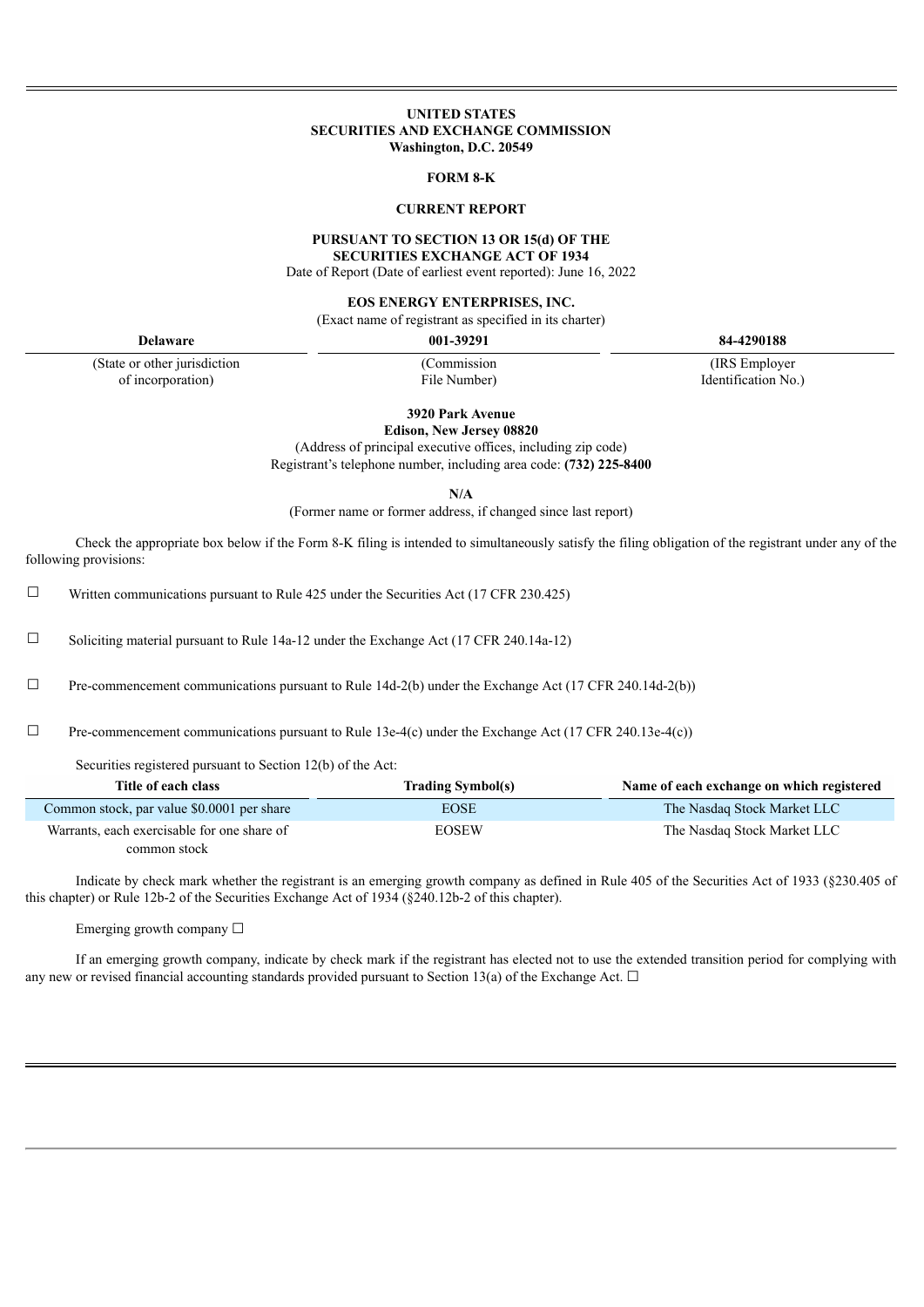## Item 5.02 Departure of Directors or Certain Officers; Election of Directors; Appointment of Certain Officers; Compensatory Arrangements of **Certain Officers.**

## *ITEM 5.02(e): Material Compensatory Plan*

On June 16, 2022, the Board of Directors of the Company (the "Board") approved the grant of stock options to the Company's officers and certain key employees, including its Chief Executive Officer, Joe Mastrangelo and its Chief Financial Officer, Randall Gonzales. Mr. Mastrangelo and Mr. Gonzales were granted 400,000 and 300,000 stock options, respectively. The stock options vest in two equal installments, subject to the achievement of certain performance conditions during specified time periods (each, a "Milestone Event"), with the full vesting of the applicable tranche of stock options to occur 60 days after the achievement of the applicable Milestone Event. The vesting is contingent on the executive's continued employment through that date. If the executive voluntarily resigns or is terminated by the Company prior to the applicable vesting date, the unvested stock options are forfeited.

#### **Item 9.01 Financial Statement and Exhibits.**

(d) Exhibits

| Exhibit<br><b>Number</b> | <b>Description of Document</b>                                         |
|--------------------------|------------------------------------------------------------------------|
|                          |                                                                        |
| 104                      | Cover page of this Current Report on Form 8-K formatted in Inline XBRL |
|                          |                                                                        |

2